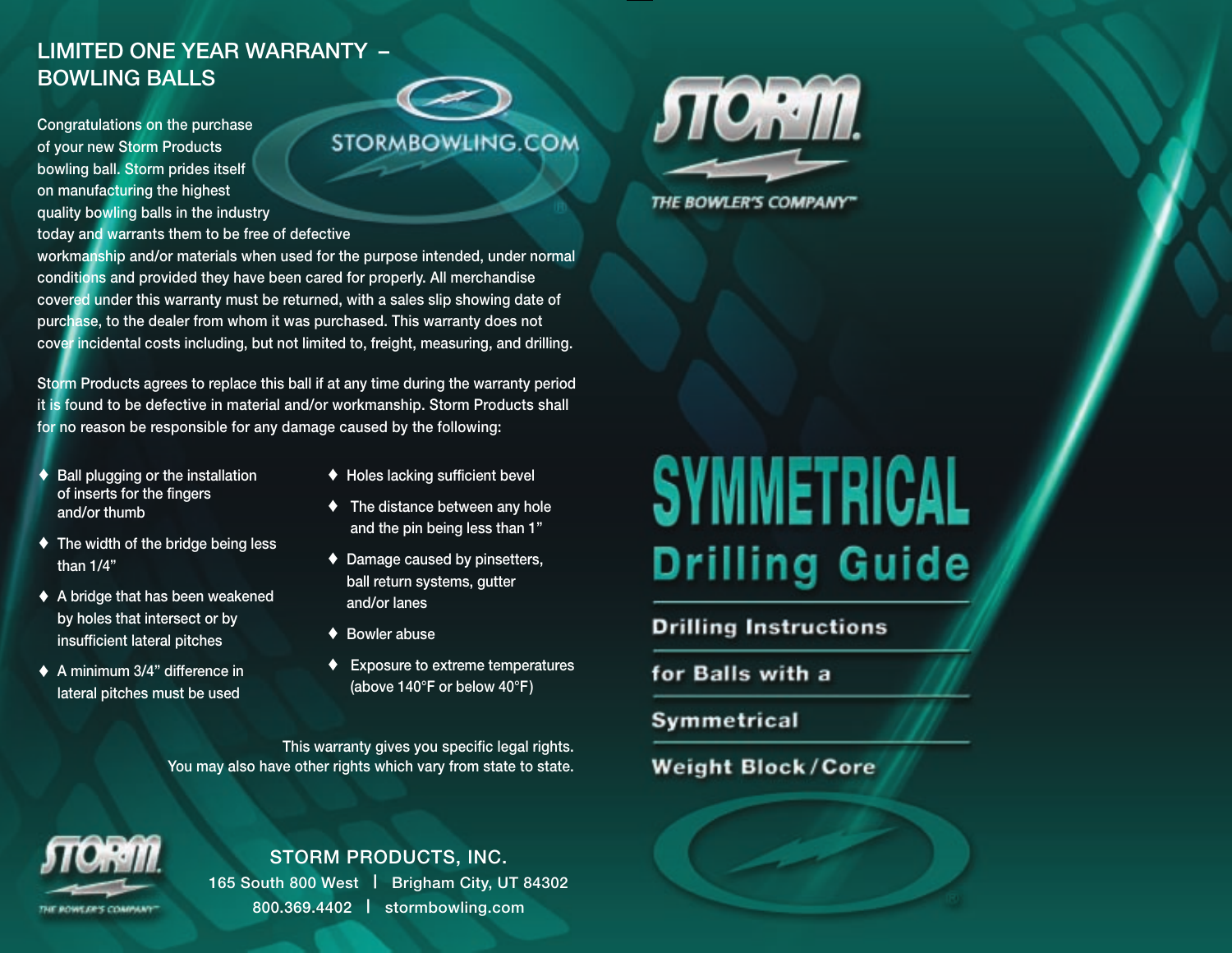## SYMMETRICAL DRILLING INSTRUCTIONS

4" x 4" x 2" Example (4" Pin to PAP x 4" PSA to PAP x 2" Pin Buffer to VAL)



PAP

#### **STEP #1**

Find the point 6-3/4" from the Pin through the CG and a mark this with an "X". This indicates the PSA of the undrilled ball.

#### **STEP #2**

Draw an arc 4" from the center of the Pin.

## **STEP #3**

Draw a second arc 4" from the center of the Preferred Spin Axis (PSA) that intesects the first arc from Step 2.

Where these arcs intersect is the bowler's Positive Axis Point (PAP).

## **STEP #4**

4"

Now that you have found the PAP location, you need to draw the Pin Buffer.

Draw a second arc 2" from the Pin.

#### \*Tangent

# PAP VAL



4"

#### **STEP #5**

Draw a line through the point where the arcs from Steps 2 and 3 intersect (PAP). This line should be Tangent\* to the Pin Buffer. This line is the bowler's Vertical Axis Line (VAL).

> *\*TANGENT: Line which only touches the Pin Buffer in one location.*

## **STEP #6**

Using the VAL from Step 5, measure the bowler's PAP backwards.

This example uses a PAP measured as 5" over x 1/4" up. Measure 1/4" down from PAP on the VAL and make a tick mark.



## **STEP #7**

Using the bowler's PAP measurements, draw a line perpendicular to the VAL through the first tick mark, creating the Midline. Measure 5" backwards on the Midline and make a second tick mark. This mark will become the Center of Grip.

VAL

PAP

1/4"

P<sub>R</sub><br> **Midline**<br> **Midline** 

PAP

#### **STEP #8**

Using the tick mark from Step 7, draw a line perpendicular to the Midline. This line is the Centerline.



#### **STEP #9**

If the Pin will be within 1" of the nearest hole, it is necessary to shift the Center of Grip to either drill the Pin out or increase the distance beyond 1" in order to meet the manufacturer's warranty requirements.

*For full manufacturer's warranty, see back cover.*

 ofCenterline<br>Centerline



## **STEP #10**

Now that you have found the Centerline and Midline, use the bowler's measurements for the final drilling.

Drill and scale the ball to determine the need, if any, for a Balance Hole. If one is needed, see instructions on page 7.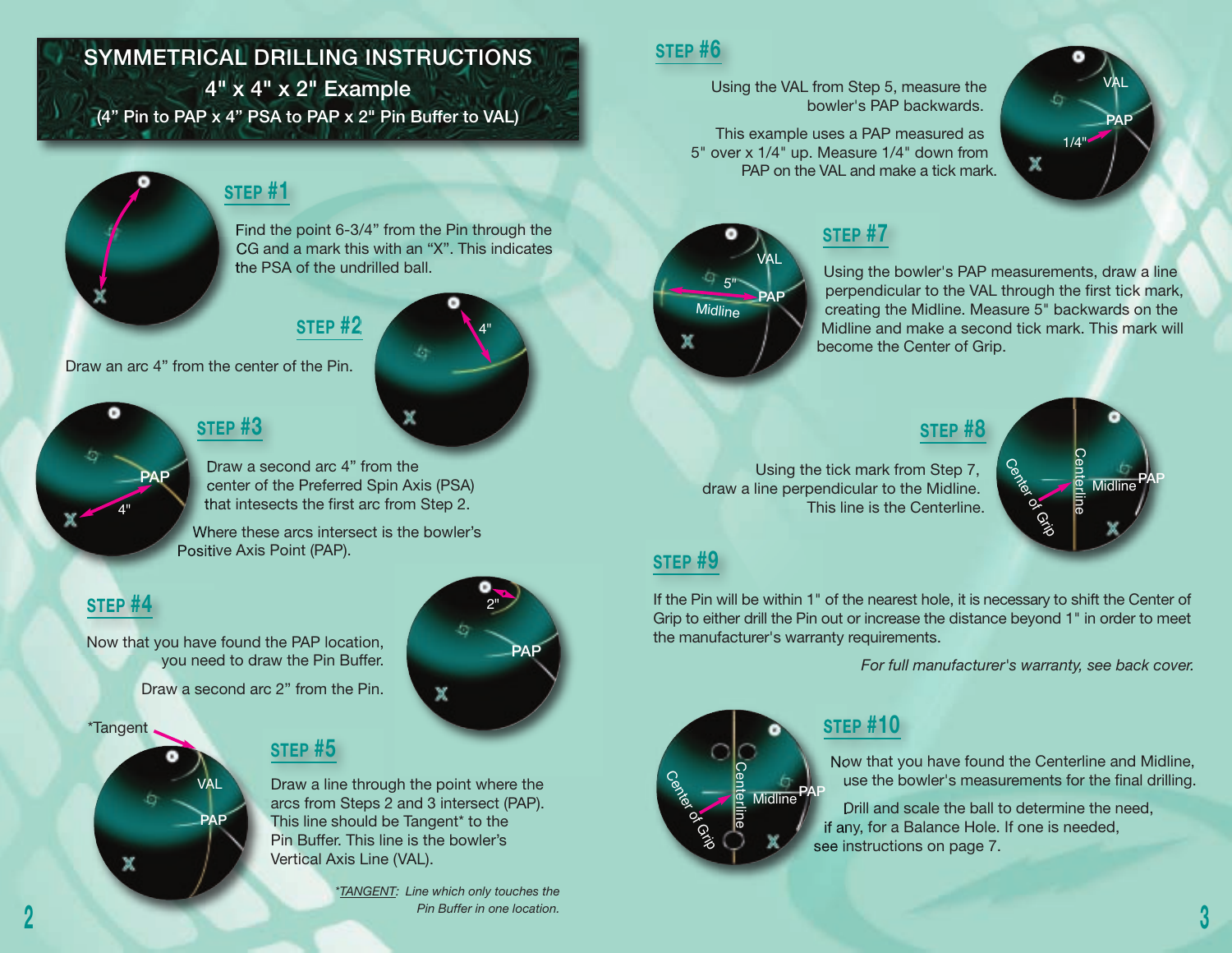## Frequently Asked Questions

#### WHAT DOES PSA STAND FOR?

PSA stands for Preferred Spin Axis, and is what most people refer to as the mass bias. However, PSA is a more accurate term. Asymmetrical designs have a stronger PSA than symmetrical shapes, but you can reference the same point for all layout purposes.

#### WHAT DOES THE PSA LOOK LIKE?

The PSA is indicated by the "X" drawn in Step #1, on page 2. You can see it in the Legend on page 6. Realize this is the undrilled PSA which changes once holes are drilled in a symmetrical ball.

#### CAN I DRILL INTO THE PIN?

Partially drilling into the pin voids the warranty. However, drilling the pin out entirely is perfectly acceptable.

#### THE LAYOUT I DREW DOESN'T LOOK LIKE THE ILLUSTRATION!

Because all bowlers have different PAP coordinates, your layouts may not match the illustrations exactly. Also, the layouts in this guide are all for right-handed players, so you need to mirror the layout for left-handed bowlers.

#### WHAT ELSE SHOULD I BE AWARE OF?

Always keep the PSA at least 2" from the bowler's initial ball track, toward the bowler's PAP. The most popular layouts place the PSA 4" from the bowler's PAP.

#### WHAT ARE THE PAP EXAMPLES USED IN THIS GUIDE FOR BOTH THE LOW TRACK AND HIGH TRACK PLAYERS?

Low Track =  $3-1/2$ " by  $3/4$ " up High Track =  $5"$  by  $1/4"$  up





♦ High flaring, strong layout ♦ Good on multiple patterns ♦

4" x 4" x 2"

♦ Strong entry angle ♦





♦ Good combination of length and backend ♦

♦ Great for drier heads and/or a deep inside line ♦ Late break point ♦